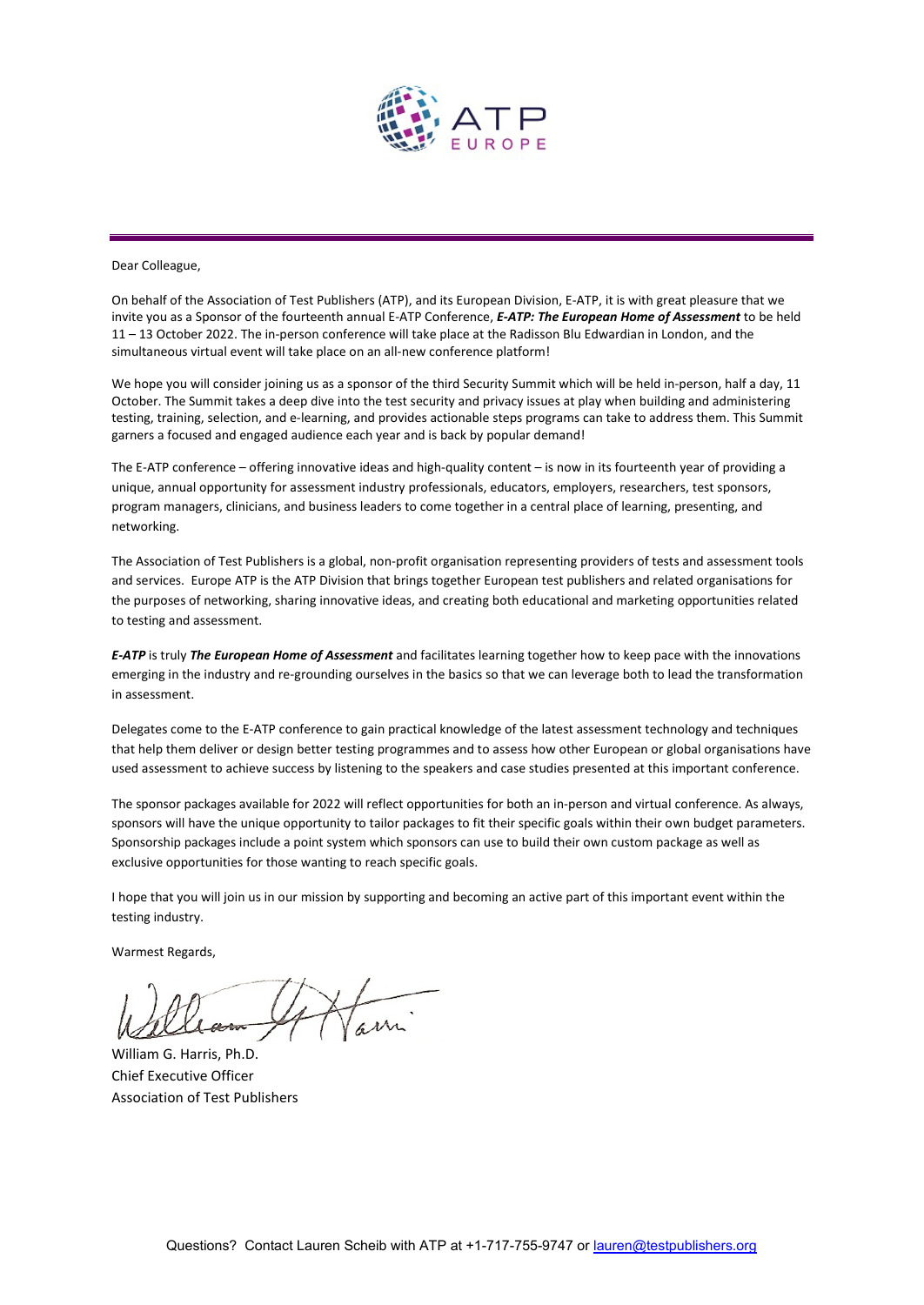# **Sponsorship Opportunities**

E-ATP sponsors have the opportunity to tailor packages based on individual sponsorship and revenue goals. Each sponsor level includes a pre-determined number of points that can be used to 'purchase' additional sponsor benefits. To purchase additional sponsor points, contact Lauren Scheib (see contact information below). Note: Points do not have cash value and are not transferable.

| All fees are collected in EUR.                                                                                                            | <b>Gold Package</b>                                          | <b>Silver Package</b>                                        |
|-------------------------------------------------------------------------------------------------------------------------------------------|--------------------------------------------------------------|--------------------------------------------------------------|
|                                                                                                                                           | ATP Member: €5,500.00<br><b>ATP Non-Member:</b><br>€7,500.00 | ATP Member: €3,500.00<br><b>ATP Non-Member:</b><br>€5,500.00 |
| <b>Company Logo Printed in</b><br>Schedule-at-a-Glance                                                                                    | $\sqrt{}$                                                    |                                                              |
| <b>Rotating Logo on Homepage</b><br>of Conference Website with<br><b>Link to Sponsors Website</b>                                         | $\sqrt{}$                                                    |                                                              |
| <b>Company Recognition Slide</b><br>at General Session in<br><b>Looping PPT Presentation</b>                                              | $\sqrt{}$                                                    |                                                              |
| <b>Promotion on Sponsor Page</b><br>of Conference Website                                                                                 | Logo, link and 50-word<br>description                        | Logo, link and 50-word<br>description                        |
| <b>Promotion within Conference</b><br>App                                                                                                 | V                                                            | V                                                            |
| <b>Pre-conference Delegate</b><br>List, Distributed once on 29<br>August 2022 and again on 12<br>September 2022 (one-time<br>use of each) | V                                                            | V                                                            |
| <b>Complimentary Conference</b><br><b>Registrations</b>                                                                                   | 4 in-person<br>2 virtual                                     | 3 in-person and 1 virtual<br><b>OR</b> 4 virtual             |
| <b>Points for Additional</b><br><b>Benefits</b>                                                                                           | 8                                                            | 4                                                            |

*Once contract is received, Designing Events will be available to assist with fulfillment of sponsorship. Designing Events will be hosting monthly trainings to prepare for the conference in helping to make your organization successful.*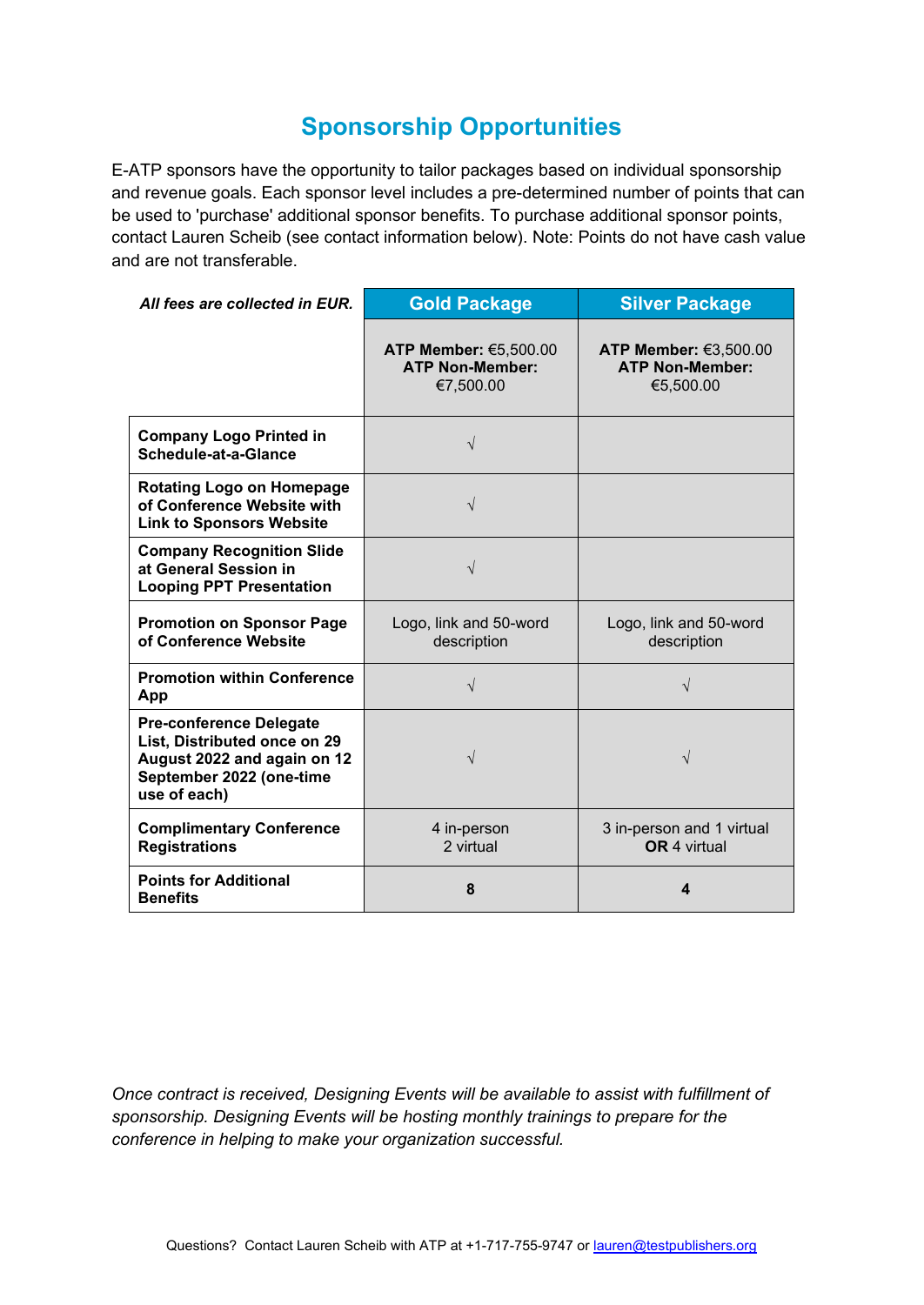| <b>Point Options</b>                                                                                                                                                                                                                                                                                                                                                                                                                                                                                                                                                                                                                                                                                                                                                                               |   |  |  |
|----------------------------------------------------------------------------------------------------------------------------------------------------------------------------------------------------------------------------------------------------------------------------------------------------------------------------------------------------------------------------------------------------------------------------------------------------------------------------------------------------------------------------------------------------------------------------------------------------------------------------------------------------------------------------------------------------------------------------------------------------------------------------------------------------|---|--|--|
| Point Options are offered on a first come, first serve basis and                                                                                                                                                                                                                                                                                                                                                                                                                                                                                                                                                                                                                                                                                                                                   |   |  |  |
| each option is limited to one per company.                                                                                                                                                                                                                                                                                                                                                                                                                                                                                                                                                                                                                                                                                                                                                         |   |  |  |
| "Take One" Table Giveaway<br>Promotional item or flyer placed at "Take One" table near conference registration. Sponsor<br>responsible for producing and shipping to hotel. Conference organizers to handle promotion<br>and distribution at registration.                                                                                                                                                                                                                                                                                                                                                                                                                                                                                                                                         |   |  |  |
| Post-Conference Delegate List<br>Attendee registration list distributed the week following the conference.                                                                                                                                                                                                                                                                                                                                                                                                                                                                                                                                                                                                                                                                                         |   |  |  |
| Social Media Shout Out on LinkedIn<br>Provide content for one post to be shared on the ATP LinkedIn Page (subject for approval).                                                                                                                                                                                                                                                                                                                                                                                                                                                                                                                                                                                                                                                                   |   |  |  |
| Mobile App Notification (available on mobile app only)<br>Company included in "thank you to our sponsor" notification - will be recognized by level.                                                                                                                                                                                                                                                                                                                                                                                                                                                                                                                                                                                                                                               |   |  |  |
| <b>Sponsor Spotlight at Virtual Coffee Conversation</b><br>Two-minute introduction provided by sponsor at beginning of coffee conversation session<br>(sessions assigned by conference organizers).                                                                                                                                                                                                                                                                                                                                                                                                                                                                                                                                                                                                |   |  |  |
| 30-Second Commercial or Holding Slide<br>Commercial/ad to play at beginning of one (1) breakout session for virtual audience -<br>sessions assigned by conference organizers. Sponsor is responsible for creating, editing and<br>providing commercial/ad.                                                                                                                                                                                                                                                                                                                                                                                                                                                                                                                                         |   |  |  |
| <b>Mention in Conference Marketing Email</b><br>Mention as a sponsor in emails to 4000+ industry professionals promoting the conference;<br>includes logo and 50-word description - could feature up to three sponsors per email; limited<br>number available first-come, first-serve.                                                                                                                                                                                                                                                                                                                                                                                                                                                                                                             |   |  |  |
| 3m x 3m Exhibit Space + option to purchase one (1) exhibit staff pass for €200                                                                                                                                                                                                                                                                                                                                                                                                                                                                                                                                                                                                                                                                                                                     | 3 |  |  |
| <b>Delegate Room Drop</b><br>Option to work with hotel for delegate room drop. Cost of room drop is separate, and sponsor<br>is responsible for all costs associated.                                                                                                                                                                                                                                                                                                                                                                                                                                                                                                                                                                                                                              |   |  |  |
| <b>Special VIP Invitation or Gift</b><br>Invitation/gift created and produced by sponsor. Distributed to 10 delegates of sponsor's<br>choice at registration inviting them to visit sponsor's booth or other custom message.                                                                                                                                                                                                                                                                                                                                                                                                                                                                                                                                                                       |   |  |  |
| <b>Host 45-Minute Virtual Coffee Conversation</b><br>Informal live conversations with fellow conference goers who share common interests. Coffee<br>Convos do not include presentations or slides. This is all about direct engagement and<br>exploration of ideas. Coffee Convos should not have more than 2 facilitators. You may select<br>a topic that best suits your field/industry. We ask that you kick off the session with a summary<br>of why you chose the topic, and what your experience has been on the subject matter. The<br>following rules apply:<br>No product or service demonstrations<br>$\circ$<br>No presentations<br>$\circ$<br>Personable staff member for leading a discussion<br>$\circ$<br>The goal is to encourage conversation amongst all participants<br>$\circ$ |   |  |  |
| Host 45-Minute In-Person Sponsor Presentation Session<br>45-minute presentation session that provides a rounded perspective on a topic(s).                                                                                                                                                                                                                                                                                                                                                                                                                                                                                                                                                                                                                                                         |   |  |  |

**\*\*The items above may be purchased at the following cost: For every 1 point = ATP Member: €500; ATP Non-Member: €750**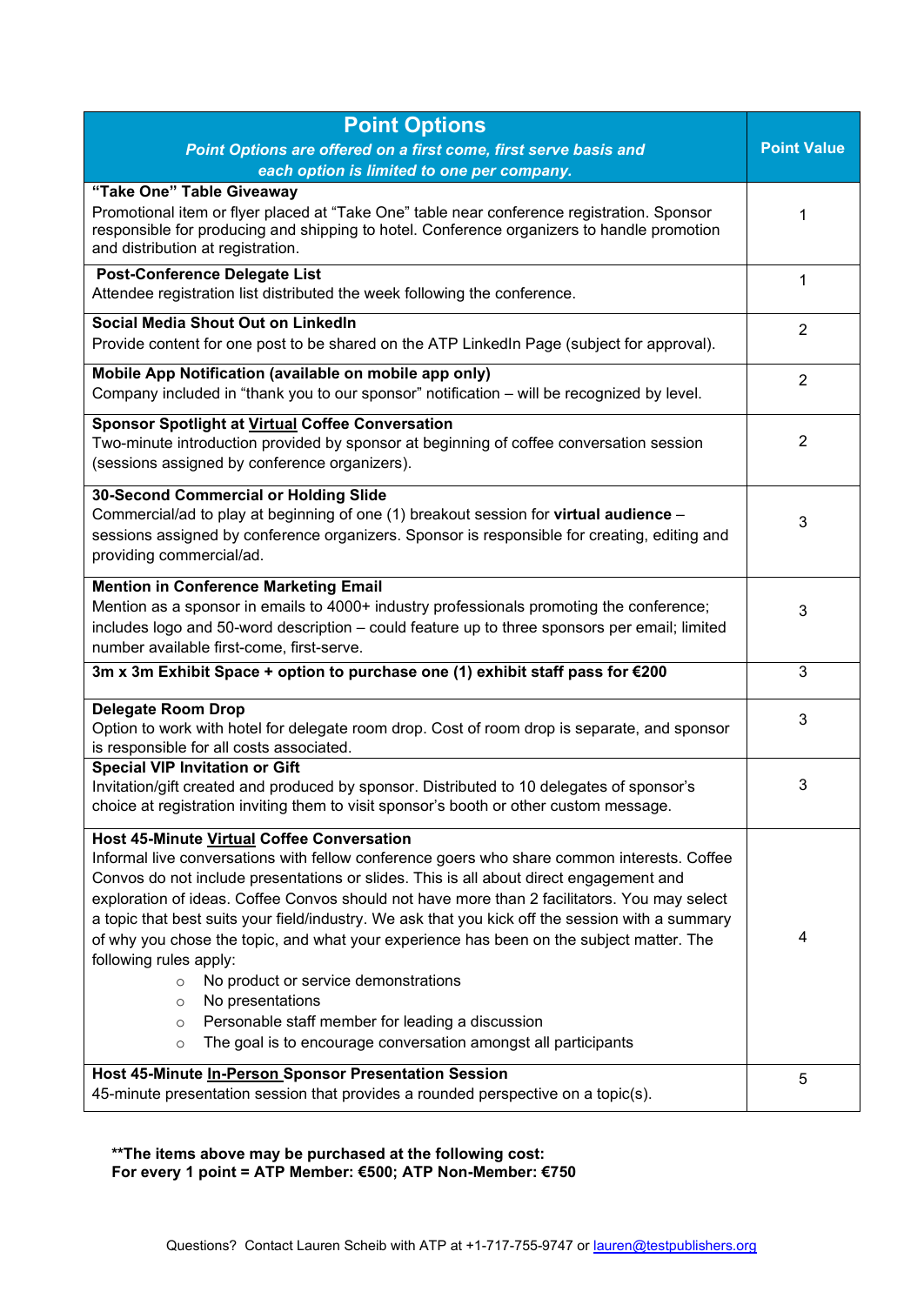# **Additional Opportunities** (All fees are collected in EUR)

All Additional Opportunities are offered on a first-come, first-served basis.

**ATP Security Summit Sponsorship ATP Member € 3000 / Non-Member € 3500**

*Join Association of Test Publishers for the third Security Summit taking place in-person, in London, just prior to the start of E-ATP, 11th October 2022. The Security Summit will be a deep dive into security and privacy issues impacting testing, training, selection and e-learning, 11 October 2022 from 8:00 AM EDT to 12:30 PM EDT (8:00 – 12:30 BST). Sponsor the Summit and receive: A 3mx3m tabletop with designated networking times; General Session announcement acknowledging sponsor during opening of Security Summit; Pre-Summit promotion as a sponsor, as well as featured on signage; Pre- and Post-Summit registration lists; Logo and description on Summit webpage ; Mention as a sponsor in an email to 4000+ industry professionals ; Logo to be included in one (1) post on ATP social media (LinkedIn and Twitter) as well as a Conference App Listing; and two (2) complimentary registrations to the Summit.*

### **Seat Drops for One Plenary Session €1,000 (3 Available)**

*Provide an item of your choice to every delegate at one of the plenary sessions! Item to be distributed shall be provided by sponsor.*

### **Coffee Breaks Sponsorship €2,000 (1 Available)**

*Your logo/message will be promoted during all coffee breaks on signage.*

**Conference Lanyard Sponsorship € 2,000 (1 Available)** *Sponsor the conference lanyards and have your logo/message displayed around the neck of every delegate.*

**Wednesday Lunch Sponsorship € 2,250 (1 Available)** *Your logo/message will be promoted during the lunch on signage.*

# **Pre-Conference Virtual Networking Event € 3,000 (1 Available)**

*Sponsor a virtual networking event in preparation for the conference. Sponsor will work closely with Designing Events to produce a networking event available to both in-person and virtual audiences. Designing Events will assist with logistics and marketing aspects.*

# **Conference Programme Mobile App Sponsorship €5,000 (1 Available)**

*Be a powerful presence at E-ATP 2022. Sponsor prominently promoted within downloadable programme guide application used by delegates.* 

- *Banner on app homepage co-branded with E-ATP*
- *One push notification per day of the conference*
- *One sponsored post per day to appear in app*
- *Mention as a sponsor in one email promoting app*
- *Logo featured on mobile app table sign at registration*

# **Meeting Space Wi-fi Sponsorship € 5,000 (1 Available)**

*Sponsor the official conference wi-fi and be sure every delegate knows your company's name! The E-ATP wi-fi password will be customized to promote your company. This sponsor will also be recognized on conference signage, delegate emails prior to the conference, and in the hotel welcome letter distributed to all delegates.*

# **Post-Conference Digital Event Hub Sponsorship € 5,000 (1 Available)**

*Be a powerful presence on ATP's Digital Hub where all session recordings are stored and available to registered attendees. Sponsor branded banners to be placed on main pages and each session listing within the Hub – banners to link to website URL of sponsors' choice. Email announcing recordings will be co-branded with E-ATP logo.*



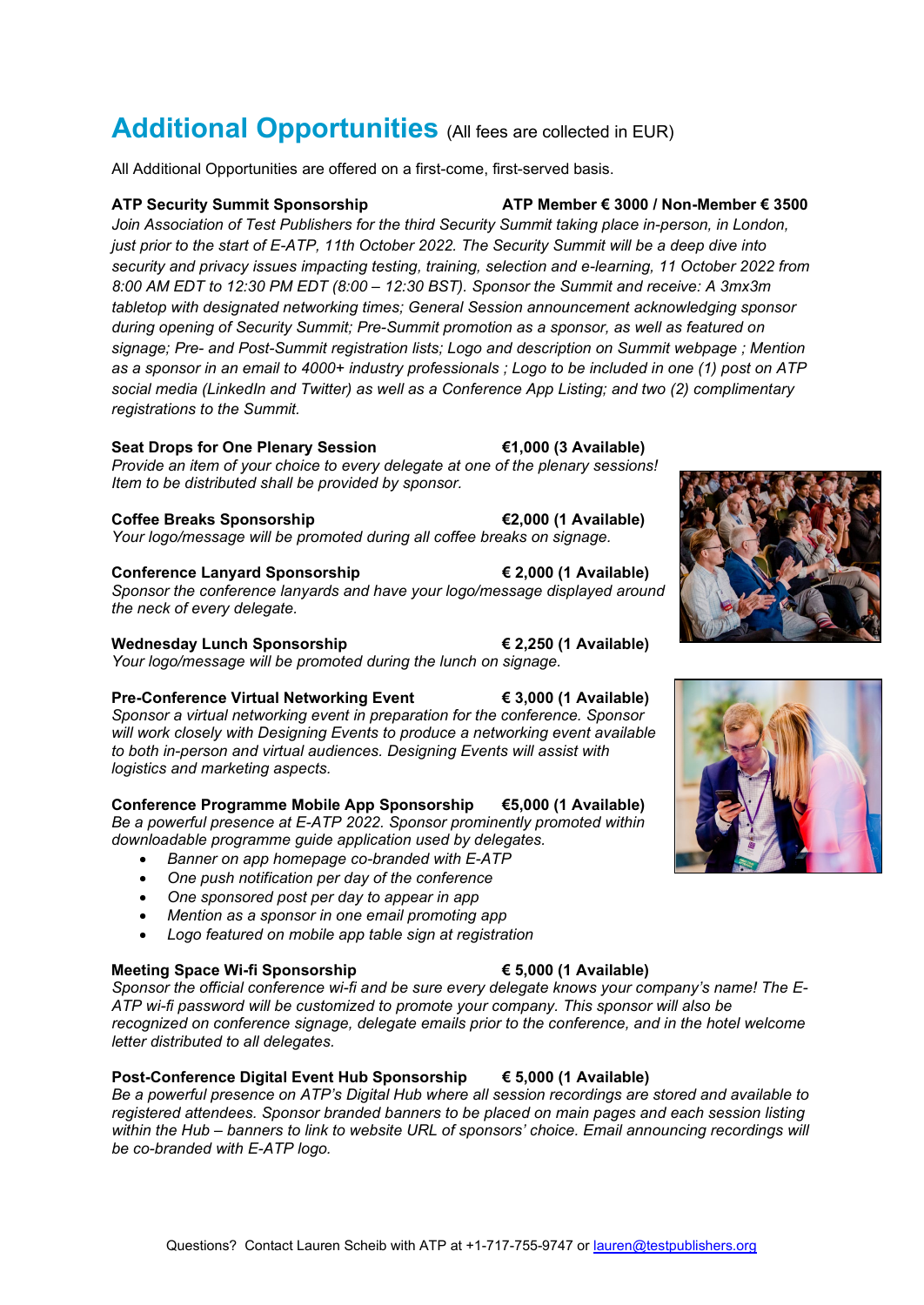# **Sponsorship Rules**

### **ATP Intellectual Property:**

ATP's name and logo is not permitted on any sponsorship materials or emails. This includes all advertising in the printed programme and mobile app. The reason is that when the ATP logo is used, it can be misconstrued as an ATP endorsement of a particular product, service or organization, or it can be misconstrued as a certification of a product, service or organization. ATP is not a certifying body. This prohibition should not be confused with approved Conference Branding, which will be made available by the ATP Conference Marketing Committee and approved in taglines in social networking or other electronic or print communications directly promoting the conference.

#### **Emails and Attendee Contact Lists:**

Sponsors of the E-ATP conference have the option to receive the special benefit of a **one-time use** of pre- and/or post-conference mailing lists. ATP must provide attendees with the option to not be included in the lists provided to sponsors. Sponsors will receive a list of all attendees as described for all who do not opt out of this process. These mailing lists are a privilege and must not be sold, rented, or given out for any reason to any outside organisations by the sponsor. ATP requires that these lists be used in reference to the conference and not for any other purpose. Additionally, in order to conform to Personal Data Protection requirements within the EU, all e-mails or mailings must be sent without identification of any other addresses and **must have an option for "unsubscribing."** Please do not use **these** lists for the promotion of jobs or other recruiting efforts. ATP has a specific Career Center for this service. Thank you.

### **Exhibit Booths:**

All booth materials must fit within your tabletop space. Exhibits must be staffed continuously during the scheduled exhibit hours. All transportation and security of exhibit materials to and from the conference is the responsibility of the exhibitor. ATP is not liable for any lost or damaged exhibit materials.

#### **Giveaways:**

All sponsor giveaways that are not indicated on your sponsorship contract must remain within your booth inside the exhibit hall. Items may not be distributed throughout the meeting space. This includes flyers or any other information promoting a sponsor event or activity.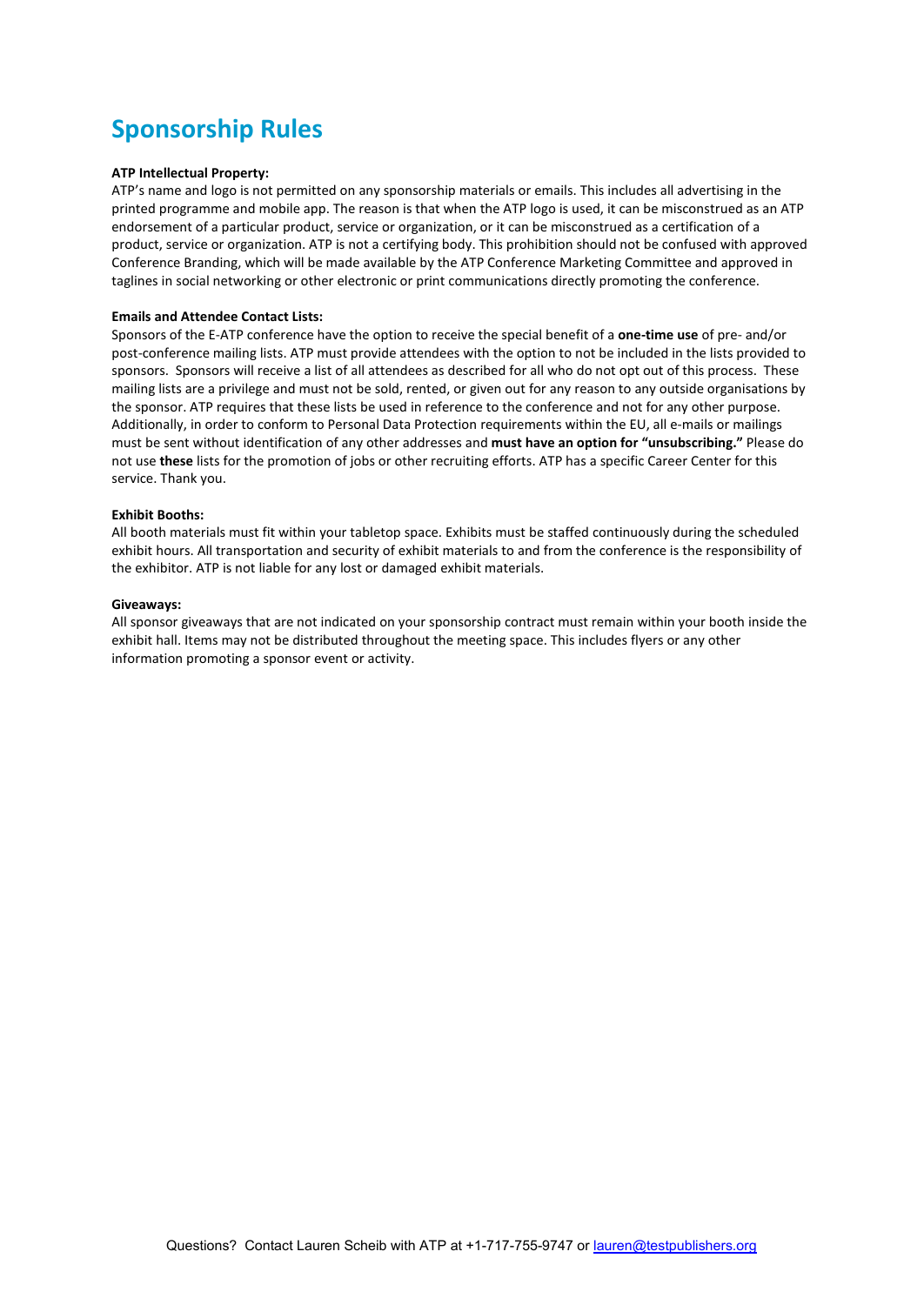### **ATP Privacy Policy**

Effective: June 8, 2021

The Association of Test Publishers ("ATP") takes your privacy seriously. This Privacy Policy sets out how we obtain, store, and use your personal information when you use or interact with our various websites[, www.testpublishers.org,](http://www.testpublishers.org/) [www.innovationsintesting.com,](http://www.innovationsintesting.com/)  [www.eatpconference.com,](http://www.eatpconference.com/) o[r http://www.leadingtheconversation.org,](http://www.leadingtheconversation.org/) or where we otherwise obtain or collect your personal information. Please read this Privacy Policy carefully. We recommend that you print a copy of this Privacy Policy and any future versions in force from time to time for your records.

### **Statement of Data Privacy**

The ATP is the international trade association for test publishers and other service providers related to the testing industry. It hosts the Europe-ATP (E-ATP) Conference, the Innovations Conference, and other similar ATP-hosted events, for which registration and information is available on one or more of the identified ATP websites. In that regard, the ATP collects certain personal data from members, nonmembers, speakers, sponsors, and attendees, whether those individuals are residents of the EU or from any other country, including the United States. The ATP may also collect personal information from visitors to these websites.

This personal information includes, but is not limited to, your name, position, company, email address, physical address, and telephone number. The ATP uses this data for specific informational communications and marketing activities related to the E-ATP Conference, the Innovations Conference, other ATP-sponsored events, as well as for future ATP marketing campaigns. We may share your data with event sponsors and other attendees, but we will not provide it, or sell it, under any circumstances to any third party who is unrelated to ATP. This Privacy Policy provides an overview of how we obtain, store and use your personal information. It is intended to provide a general overview and answer questions you may have about specific privacy issues.

The ATP Privacy Policy applies to all members and non-members who register for the E-ATP Conference, the Innovations Conference, or other ATP-sponsored events, regardless of where they reside, or have other dealings with the ATP that results in the collection of personal information. However, if you reside in the European Union ("EU"), this explanation and summary of the Policy is specifically designed to meet the requirements of the EU General Data Protection Regulation ("GDPR"), which becomes effective on May 25, 2018.

#### **Specific Information about the ATP Privacy Policy**

The ATP Privacy Policy is described here in a concise, transparent, intelligible, and easily-accessible form. It is set forth in a series of specific components describing how the ATP Privacy Policy operates and how it meets certain privacy rights.

**Identity of the Data Controller**: The ATP is the data controller – the entity that collects and processes personal data, or arranges for such actions taken on its behalf by its agents. The ATP is responsible for deciding the purposes for which personal information is used and processed, and the means by which such processing is done. Thus, it is the ATP's responsibility to inform you in advance of the processing of your personal information. You may contact the ATP by writing to Lauren Scheib, Chief Operating Officer, 601 Pennsylvania Avenue, N.W., Suite 900, Washington, DC 20004, or sending an email to *lauren@testpublishers.org*.

**How does the ATP collect or obtains your information?** The ATP collects your information: (1) when you join the association; (2) when you have provided it to us by registering for a previous Conference or event, or when you register for this upcoming Conference on this website; (3) when you submit a proposal to speak at an ATP conference; or (4) when you contact the ATP on one of our websites or at its email address. In other situations, your organization or another individual (e.g., a co-presenter) may provide the ATP with your personal information; if that occurs, the ATP will notify you that your personal information has been shared and give you the opportunity to consent or not. In other instances, the ATP will collect your information when you purchase an ATP publication from our bookstore. Finally, the ATP may use cookies to track your use of our websites (see Use of Cookies below).

**What personal information do we collect?** The ATP collects your name, company, title or position, email address, physical address, telephone number, and general demographic information. The ATP also may use cookies to collect the IP address of the computer you are using (see Use of Cookies below).

If you register to attend the E-ATP Conference, the Innovations Conference, or any other ATP event for which registration is required using one of our websites, or you purchase a publication from the ATP bookstore, you will be directed to a separate secure location where you will provide your payment card information. That payment card information is NOT collected, stored, or retained by the ATP after you make such payment.

**What are the legitimate interests we have for collecting/using your personal information?** The principal basis on which we collect and use your information is when you give us your affirmative consent. However, when you register for a Conference or other ATP event, or make a purchase through our bookstore, the ATP has a legitimate basis beyond consent to collect your personal information in order to provide you with the goods or services that you expect us to deliver, which depends upon us having and using your personal information. Once you have a formal relationship with us, the ATP also obtains a legitimate interest in providing you with timely information about upcoming events and/or products in which you may have an interest; so, to better serve you, we will market or promote those events/products to you. Thus, depending on the precise situation, the ATP may rely on one of these legitimate basis in collecting your personal information.

**How do we use your personal information?** The ATP uses your personal information for administrative and business purposes particularly to contact you about the E-ATP Conference, the Innovations Conference, or another ATP-sponsored event, or to process purchases you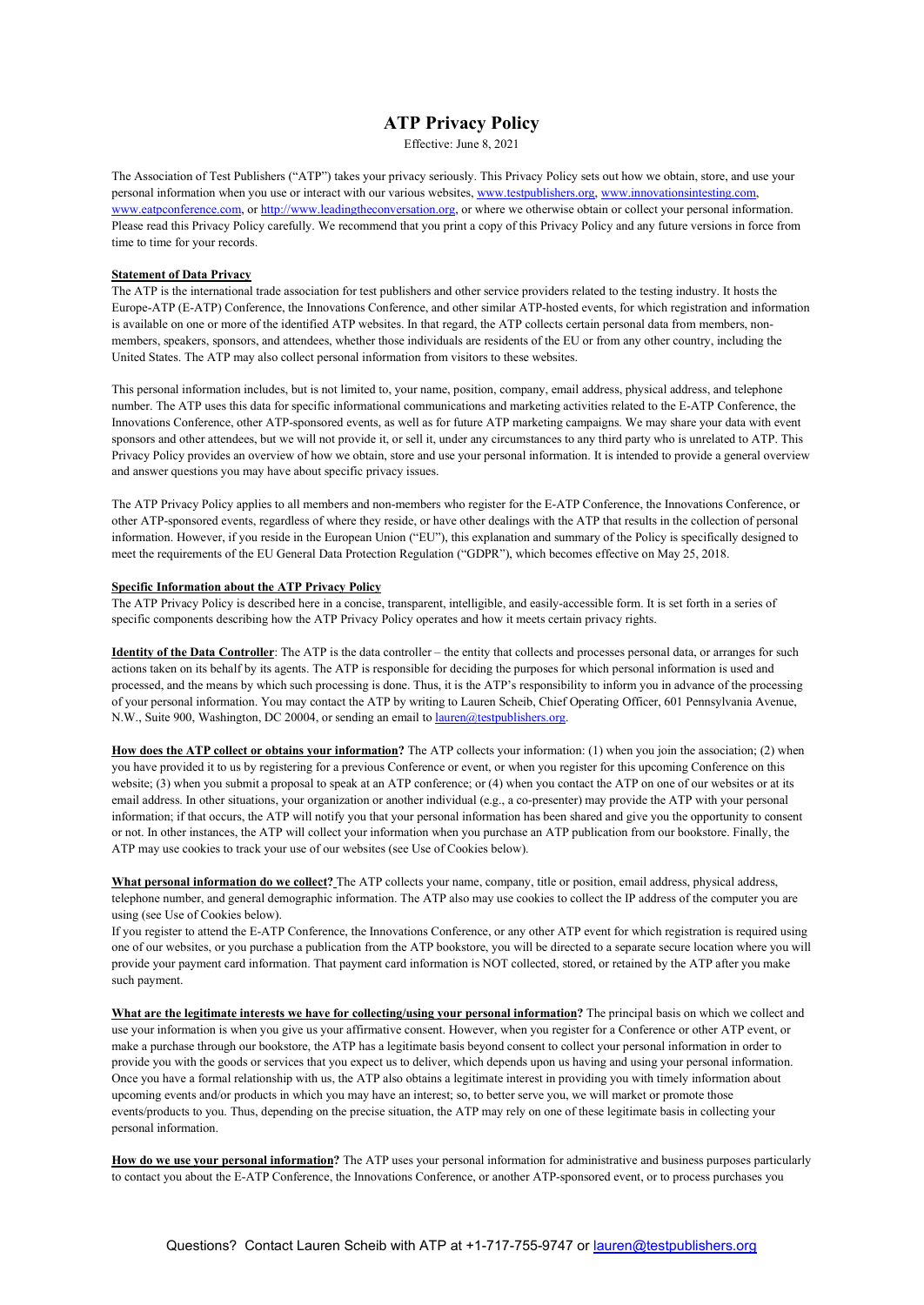make on our websites. We may also use personal information to send out industry surveys to improve our representation of the testing industry and to improve our websites, as well as for advertising and analytical purposes (e.g., monitoring/ analyzing visitors to the websites). Additionally, the ATP permits you to access various social media networks through our websites (e.g., Facebook, Twitter, LinkedIn). You need to be aware that if you decide to access such social media through the ATP websites, your information will be available to those services.

**Disclosure of your personal information to third parties**. The ATP discloses your personal information to the extent necessary to fulfill our obligations to you if you register to attend the E-ATP Conference, the Innovations Conference, or other ATP-sponsored event (i.e., to link you to the secure payment third party website the ATP uses to handle payment for your registration). A related use of the personal information of conference attendees is to share that information with third-party sponsors, who are usually industry vendors that may contact you. The ATP has found that in general this type of disclosure is appreciated by conference attendees; however, we have adopted a policy that entitles you to consent to that disclosure in advance and/or to direct us not to include you in that sharing, as well as enabling you to withdraw that consent.

**Do we sell personal information to third parties?** No, the ATP will never sell your personal data to any third party that is unrelated to the organization (i.e., who is not a sponsor of the E-ATP Conference, the Innovations Conference, or similar ATP-hosted event).

**How long will we retain your personal information?** The ATP does not retain personal information longer than is necessary, taking into account any legal obligations we have (e.g., to maintain records for tax purposes), as well as any other legal basis we have for using your personal information (e.g. your consent, performance of services to you and/or your employer as an ATP member, or our legitimate interests as an international trade association). *Your information that we use for marketing purposes will be kept until you notify us that you no longer wish to receive this information*

**How do we secure your personal information?** The ATP uses contractors and/or subcontractors who employ commercially available and generally accepted technical and organizational measures to protect personal data against loss, misuse, or alteration during its transmission, storage, and processing. ATP's eventual processor of personal data abides by all Standard Contractual Clauses as prescribed under the former EU-US Privacy Shield. Moreover, only authorized ATP contractors are granted access to your personal information, and only where it is necessary to the conduct of their business operations on behalf of the ATP. In reality, we note that no method of securing personal information transmitted over the Internet, or method of electronic storage is 100% secure. Therefore, the ATP cannot guarantee the absolute security of any personal information. If you have any questions about security on our websites, you can contact us.

**Use of cookies**: We use cookies, and similar information-gathering technologies (e.g., web beacons), on our websites for the purpose of remembering users' settings (e.g. language preference), for individual authentication, for analyzing visitors to the website, and to improve future web services to you if you return to our websites. If you continue to use this website, we will require that you consent to the use of cookies (see below); you are free to delete our cookies. You should be aware that you can control the use of cookies at the individual browser level; if you reject cookies, you may still use our site, but your ability to use some features or areas of our websites may be limited.

**Do we transfer your personal information outside of the European Economic Area?** Yes, the ATP generally transfers your personal information to the United States in order to process it (e.g., handle and follow up on your Conference registration), as well as to store the information for future use (e.g., to market the next Conference). When the ATP transfers personal data, we take all reasonable steps to ensure that the information is protected, including protection by contractors and/or subcontractors, and to ensure that your information is not shared in any manner that is inconsistent with this Privacy Policy. Other primary entities that receive your personal information are the event management company with which the ATP contracts to manage the Innovations Conference, the E-ATP Conference, and other ATPsponsored events, which in turn uses an event application entity certified under the EU-US Privacy Shield, for receiving, storing, and processing personal data of registrants, attendees, speakers, and others.

**What are your rights**? Your rights in relation to your personal information are to: (1) be informed about its use; (2) have access to your information; (3) correct your personal information; (4) have your personal information deleted; and (5) restrict how we use your personal information. You also have the right to have your personal information ported to others; however, because the ATP's use of your personal information is limited to individual registration (e.g., for Conferences and other events, as speakers at ATP events, and/or as an event sponsor) and marketing activities related to the E-ATP Conference, it is not technically feasible for the ATP to honor such a request because we are not able to exchange that information with another entity with which we have no direct interface or any reason to exchange data. You are also entitled to know if the ATP is using any automated decision-making (including profiling); the ATP does not use any such automated technologies in the processing of your personal information.

**How to exercise your rights regarding the collection and use of your personal information**: You have the right to withdraw your consent at any time during use of this website or by emailing the ATP at [lauren@testpublishers.org.](mailto:lauren@testpublishers.org) However, any data processing performed by the ATP prior to your withdrawal of consent cannot be undone.

You also have the right to object to the ATP's collection and/or use of your personal information, or to request access to your information as well as to request that we correct any information we have or to remove you from our records. If your personal information changes (e.g., zip code, phone, email or postal address), you can change online, physical contact, and other information by contacting ATP as shown above. If you wish to correct/update/delete information or no longer desire to receive information from ATP, you can notify us by using any of the information in the Contact section of this policy. We will respond to your request to access within 30 days.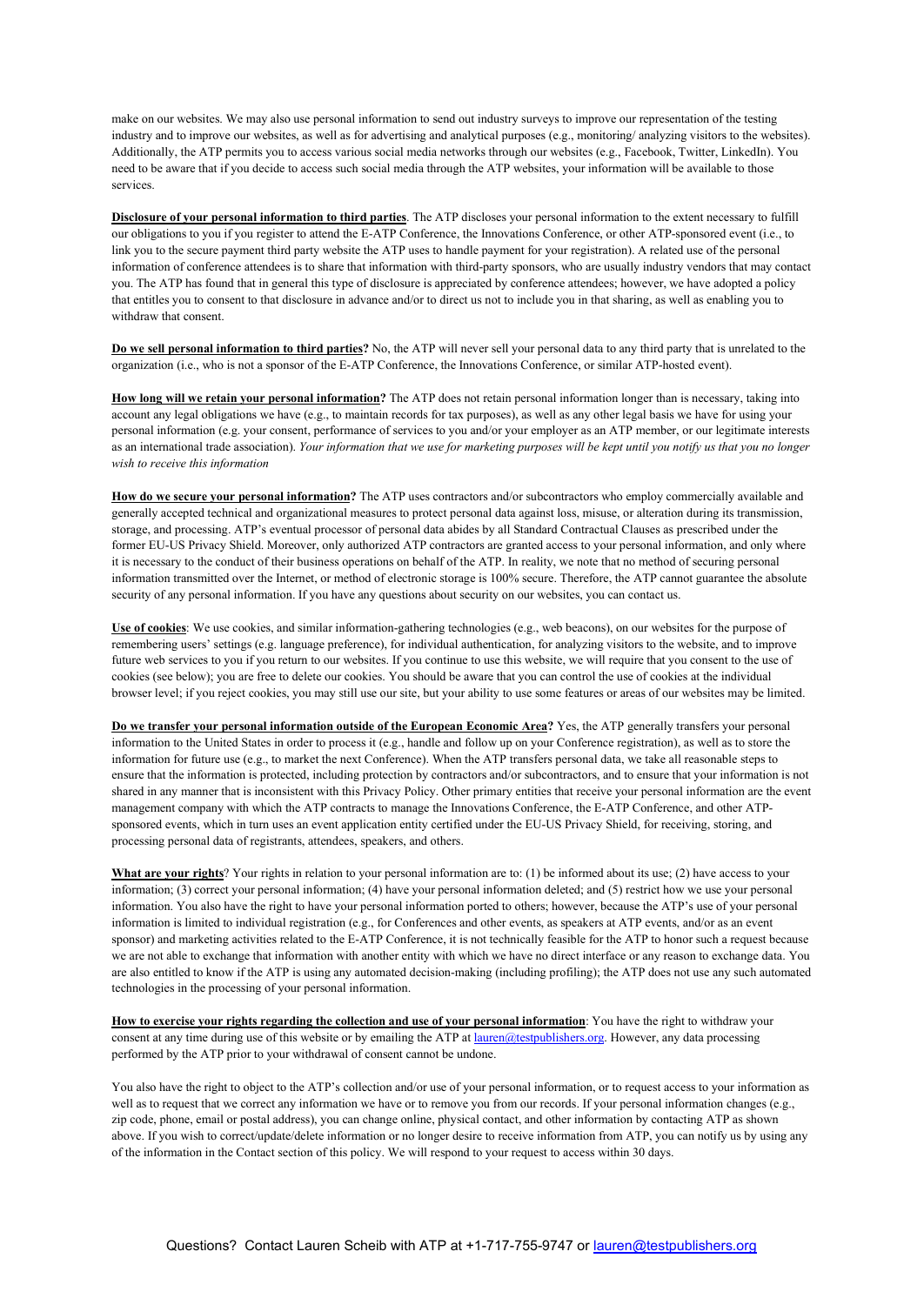You may file a complaint with the ATP by emailing us a[t lauren@testpublishers.org,](mailto:lauren@testpublishers.org) and the ATP will respond without undue delay, within at least 30 days unless we inform you that additional time will be required. In addition, you have the right to file a complaint with your relevant Supervisory Authority (i.e., Data Protection Authority).

### **Audio/Video Recording of Events**

When you register and/or participate in the E-ATP Conference, the Innovations Conference, other ATP-sponsored events (Live or Virtual), you will be participating in an event where photography, video recording and audio recording may occur. By participating and/or registering for these events, you consent to video recording, audio recording, photography and its/their release, publication, display, or reproduction to be used for digital passes, webcasts, marketing/promotional purposes, audiocasts, advertising, inclusion on web sites, or for any other purpose(s) that ATP, its associates and/or representatives deems fit to use. You release ATP owners, staff and all persons involved from any liability connected with the taking, recording, digitizing, or publication of interviews, photographs, computer images, video and/or or sound recordings.

By entering the event/conference (conference venue or virtual meeting platform), you waive all rights you may have to any claims for payment in connection with any streaming, webcasting, audiocasting, or other publication of these materials, regardless of the purpose. You also waive any right to review or approve any photo, video, or audio recording taken by ATP or the person or entity designated to do so by ATP.

**How does the ATP obtain your consent?** At the end of this Privacy Policy, you will be asked to indicate your affirmative consent agreeing to its terms and conditions, and thereby allowing the ATP to collect and use your personal information.

#### **Affirmative Consent**

I have read the above information presented by the ATP about its Privacy Policy, including the Use of Cookies. I hereby give affirmative consent to the ATP to collect and use my personal information. I am aware that I have the right to withdraw my consent at any time with effect for the future, by e-mail to *lauren@testpublishers.org* or in writing to the ATP at its mailing address: 601 Pennsylvania Avenue, N.W., Suite 900, Washington, DC 20004.

© 2018 ASSOCIATION OF TEST PUBLISHERS. ALL RIGHTS RESERVED.